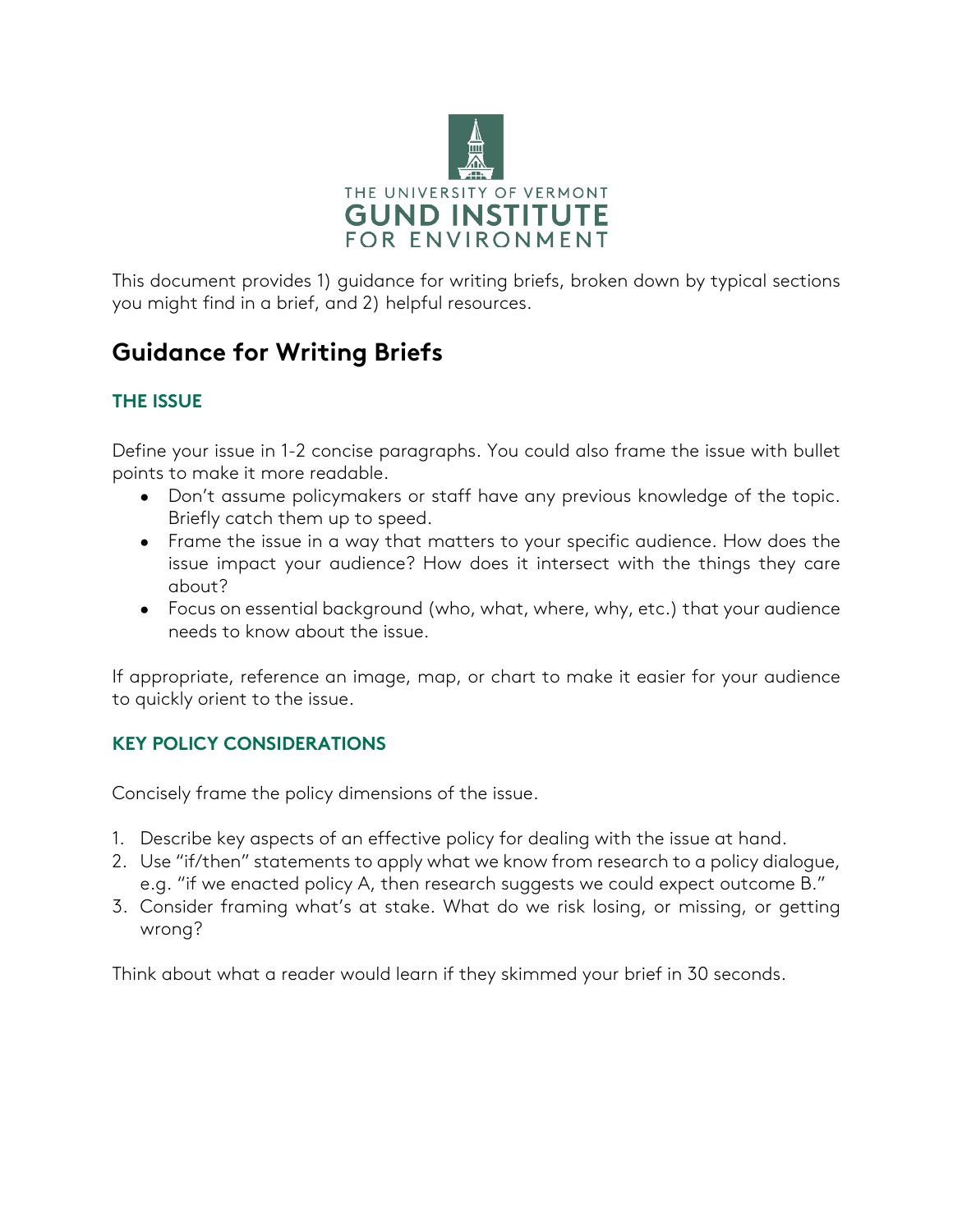### **POLICY RECOMMENDATIONS**

If appropriate, provide policy recommendations for your audience. To avoid being too prescriptive or advocacy-oriented, you can frame recommendations in terms of what a policymaker *could* do rather than what they should do.

Lay out potential solutions to the issue. Highlight the benefits of solutions to specific stakeholders that your audience cares about.

Who can do what? Identify potential solutions and recommendations that your audience has authority and jurisdiction over or that are directly relevant to them.

Put the bottom line up front. Start with your most important recommendation. Don't bury the most important point by building up to it.

#### **(1) Recommendation one.**

Describe each recommendation. Clearly state why it's important.

#### **(2) Recommendation two.**

- If you present multiple options for the policymaker to consider, discuss the pros and cons of each option.
- Think about how to use insights from research to evaluate options or expand the range of options being considered.
- Remember: bullet points can make things more readable.

## **(3) Recommendation three.**

Distill broad or complex ideas into the most important points using plain language. Present the evidence that supports your recommendations or conclusions.

One- or two-sentence paragraphs are OK.

#### **(4) Recommendation four.**

Get feedback from others, especially domain experts or policy staff if possible. Gund Institute staff is here to help.

In your final version, notice where page breaks occur and how formatting can help make your brief look neat and pleasing to the eye.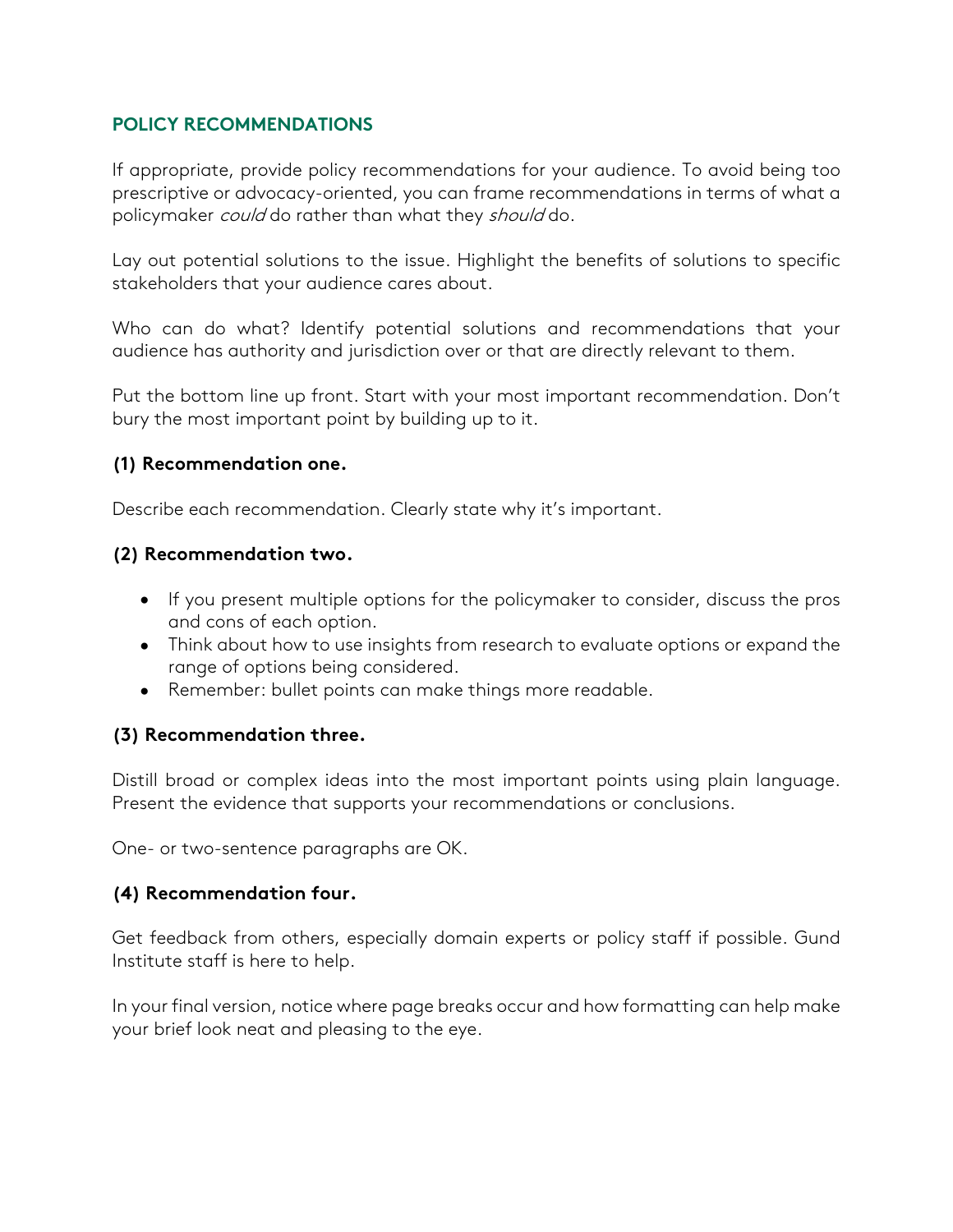Use figures and tables only where appropriate. You do not need to provide a large amount of numerical data. If data add value and are essential to making your points, consider using tables or figures rather than overwhelming the reader with data in the text. Keep tables simple.



Include a brief caption to describe images, and include attribution (Photo: Stephen Posner). Images should be high quality. Charts should be large enough to easily read.

## **CONCLUSION**

Without being repetitive, emphasize main points. Consider providing a brief blueprint for implementing recommendations. Be as specific as possible.

Mention any ongoing or future research that is exploring these issues in more detail and could continue to provide insights. When using your issue brief to engage policymakers, be prepared to provide additional information.

Don't deliver your brief and then walk away expecting someone to read it or follow up with you. Engage for the longer-term. Consider ways you could be an ongoing, trusted resource for decision-makers.

## **CONTACT**

Include your name, email, and phone number if you like.